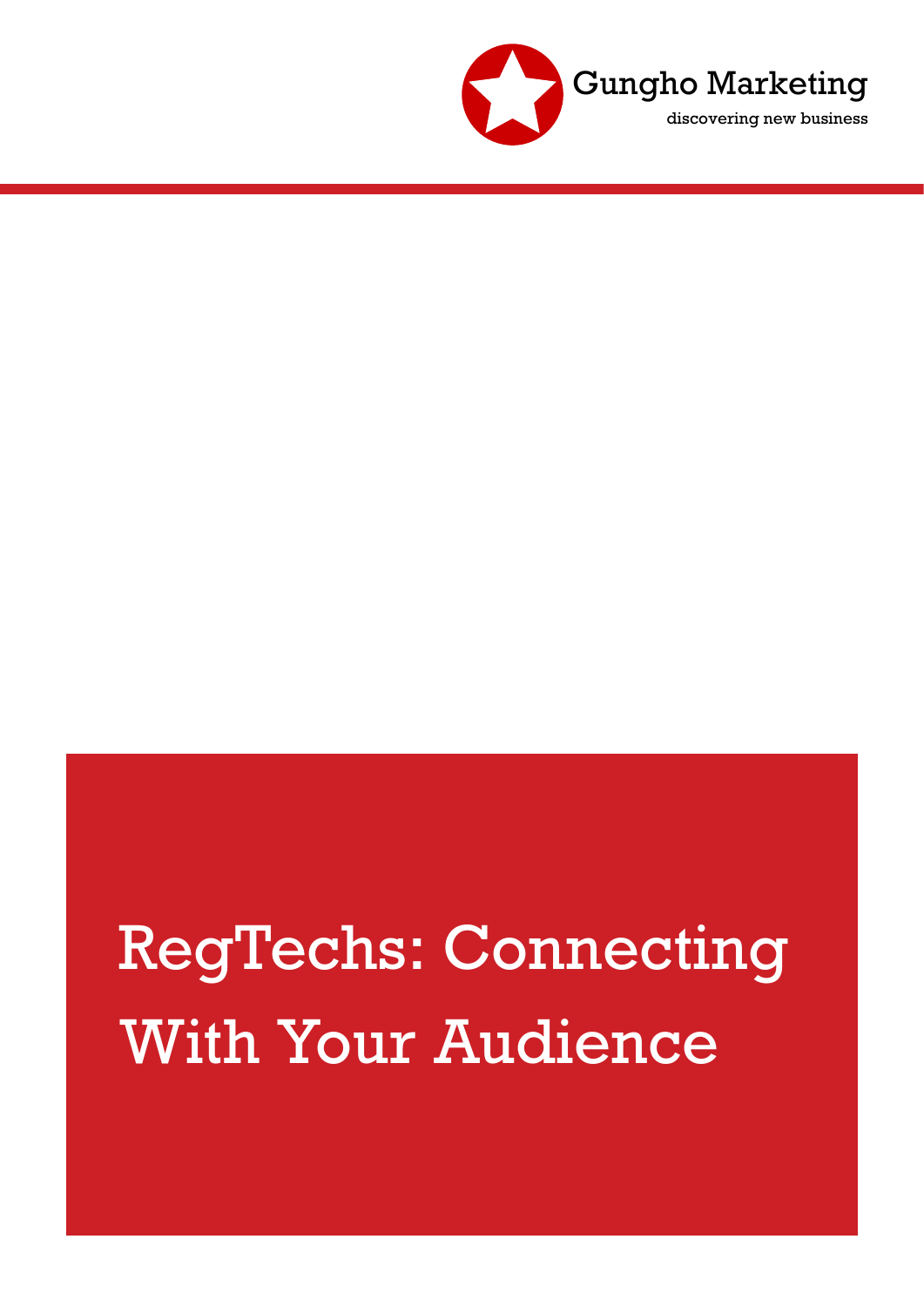#### Introduction

Amongst today's RegTech vendors, there is a common theme - each bring a unique proposition to deliver value to tightly regulated entities & financial services firms by improving processes, lowering costs, and reducing risk. Considerable funding for new RegTech entrants means that the market is increasingly crowded, and vendors are having to work harder to stand out from competitors and attract new customers.

The UK Financial Conduct Authority (UK FCA) defines RegTech as "solutions designed to make specific regulatory processes more effective and efficient, or larger, multi-faceted technology projects designed to modernise regulatory compliance functions across organisations." <sup>i</sup> Today:

- 63 There are more than 1200+ RegTech companies around the globe.<sup>ii</sup>
- RegTech funding hit \$18.9 billion in 2021, driven by 61 deals worth more than \$100 million apiece. <sup>iii</sup>
- $\bullet$ Global spending on RegTech is set to soar by almost 300% by 2025 to \$130 billion. <sup>iv</sup>

RegTech vendors face an ongoing challenge to produce go-to-market strategies and interesting content that jumps out to the target audience amongst the noise of their competitors.

## Cutting through the noise

Most marketing teams incorporate a variety of digital platforms to reach their intended audience. It's not uncommon to rely on email sends, LinkedIn or event-based campaigns as a cost-effective approach to attract new customers.

Segmentation is an essential, (yet often under-utilised) email marketing tactic. Spending time segmenting and targeting an audience will generally produce rewarding results.

Profiling risk & compliance personas with a desire and interest to solve complex challenges around regulatory risk, onboarding or reporting underpins the success of the engagement from a RegTech marketing team.

RegTech vendors who combine accurate profiling, with compelling and timely content will cut through the cacophony of noise from competitors and generate successful ROI to campaigns.

Email should be considered a key pillar for a RegTech vendors marketing strategy. A carefully curated email send is perhaps the most cost-effective option to generate inbound leads. Recipients who open, read, and click are actively engaging.

"But do people really still use email? Isn't social media where it's at for marketing today?"

important channel for any RegTech's digital important channel for any region of the marketing strategy, email remains powerful &  $\lim_{n \to \infty} \frac{1}{n}$  lucrative as it provides direct access to audience inboxes. While it's true that social media is an

considerably lower costs and RegTech vendors can build reach across campaigns and optimise conversion rates. and optimise conversion rates. Combine direct access to inboxes with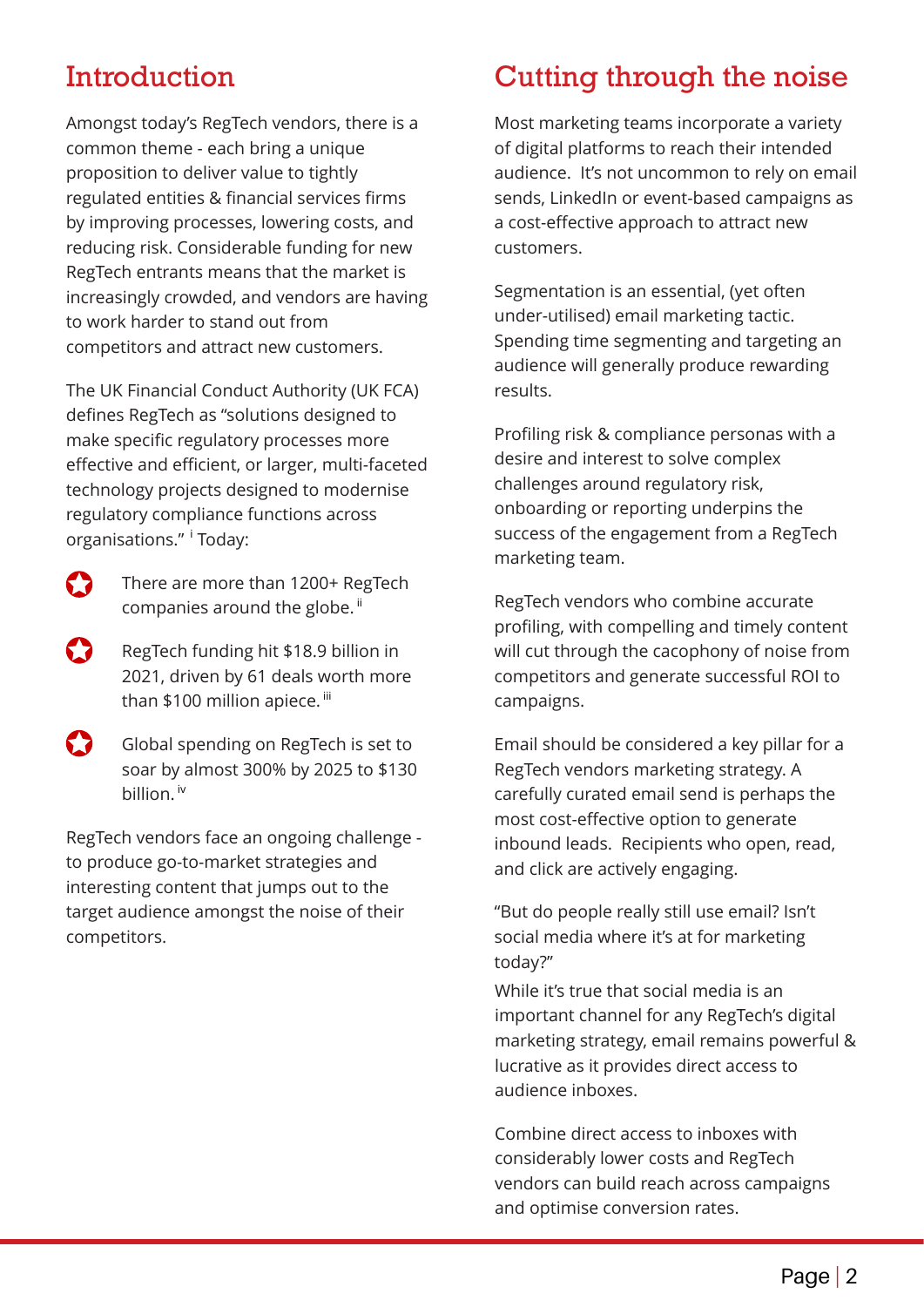#### Delivering engagement

A top performing email campaign starts with segmenting an accurate database of decision makers. For the RegTech industry, this is most likely an audience who actively seek to mitigate compliance challenges, meet regulatory obligations and identify risk.

Gungho Marketing has a high-quality database of 120,000+ verified email addresses of AML, risk, compliance, and financial crime decision makers in over 50 jurisdictions. This database is verified by a team of 110+ inhouse researchers located in the UK and US.

To better understand the impact targeted emails can have, the chart below analyses results from 70+ RegTech email campaigns in the last 12 months.

The benefit of sending a targeted campaign is significant – open and click rates will be higher than average and above expectations. Increased rates translate directly into increased awareness and improved ROI for lead generation.

Supporting improved performance is higher engagement with decision makers. Audiences who respond with a click have a genuine interest as the content appeals to their compliance goals or offers them value. In short, sending targeted emails to the right list of senior risk & compliance executives helps RegTech vendors outpace their competition, transforms awareness and increases leads.

## Targeted email strategies

So, what kinds of targeted email lists should RegTech marketing teams consider sending to? Here are some recommendations.

- C **Personas in a defined geographical area or jurisdiction** – for example, Chief Compliance Officers and Senior Compliance Executives in global financial centres.
	- **Decision Makers with specific responsibilities** – such as Anti-Money Laundering Officers, Compliance Officers or Heads of Financial Crime.
- **Personas who have engaged with a previous email** – build on the engagement with decision makers who have previously interacted with your brand
- **Influencers who work in the broader team** – engaging with a wider team of decision makers across the risk and compliance function.

|                                 | <b>Open rate</b> | <b>Click rate</b> |
|---------------------------------|------------------|-------------------|
| <b>Campaign Average</b>         | 9.75%            | 2.25%             |
| <b>Engaged Audience Average</b> | 13.80%           | 3.0%              |
| <b>Top Performing Campaign</b>  | 75.10%           | 27.70%            |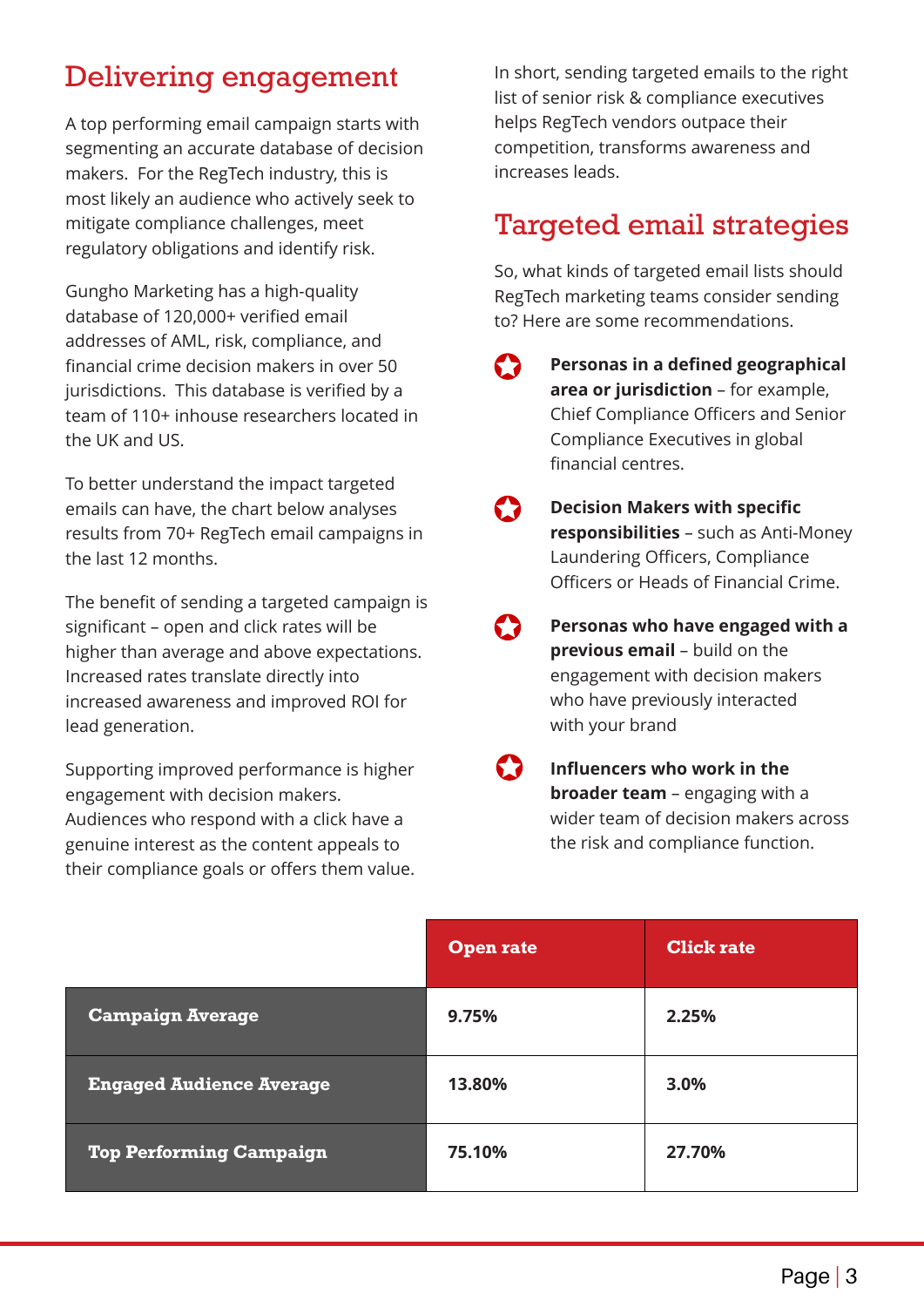RegTech vendors who invest time and money curating the perfect audience of compliance & risk professionals, blended with appealing content can expect to see the highest rates of engagement.

Recommendations for affective content varies greatly from vendor to vendor and include;



**Thought leadership** – promote thought leadership to deliver value from the content and encourage decision makers into the top of the marketing funnel.

**Registration for events** – whether the event is online or in person, registrations can be increased with having the right targeted email send.

67 **Warm-up emails** – sending an email ahead of phoning can help to introduce the brand and build engagement.

 $\bullet$ **Mid-marketing funnel content** – putting important product information into the hands of individuals who are decision-makers or influencers of RegTech solution sign off.

> **Retention** – reach individuals in an organisation beyond those with whom you have a direct working relationship with retention in mind, such as features, product news, or general thought leadership.

## Conclusion

Targeted email marketing is a way of RegTech vendors ensuring their content makes an impact in the inbox. By investing in segmentation, personalisation and relevant content, RegTech vendors build trust, respect and engagement amongst their audience.

Getting this right improves ROI, brand awareness and ultimately moves more opportunities into the sales pipeline.

Gungho Marketing supports RegTech marketing teams to create highly targeted audiences and deliver the ROI required to grow brand awareness and accelerate pipeline.

To learn more about how targeted email campaigns can benefit RegTech marketing campaigns [visit our website](https://gunghomarketing.co.uk) or [contact us](https://gunghomarketing.co.uk/home/contact/) to book a conversation.

- **[FCA Insight: What Do Firms Really Want?](https://www.fca.org.uk/insight/future-regtech-what-do-firms-really-want)**
- $^{\text{\tiny{ii}}}$  <u>[Fifth annual Regtech 100 lists the companies compliance teams must know in 2022](https://member.fintech.global/2021/12/07/fifth-annual-regtech100-lists-the-companies-compliance-teams-must-know-in-2022/)</u>
- $^{\text{\tiny{iii}}}$  <u>[Investment in the regulatory technology \(RegTech\) sector is surging ahead, according to the latest](https://transformfinance.media/finance/regtech-funding-hit-new-records-in-2021/)</u> [figures](https://transformfinance.media/finance/regtech-funding-hit-new-records-in-2021/)
- <u>iv [Juniper Research](https://www.juniperresearch.com/press/regtech-spending-to-exceed-130-billion-in-2025)</u>